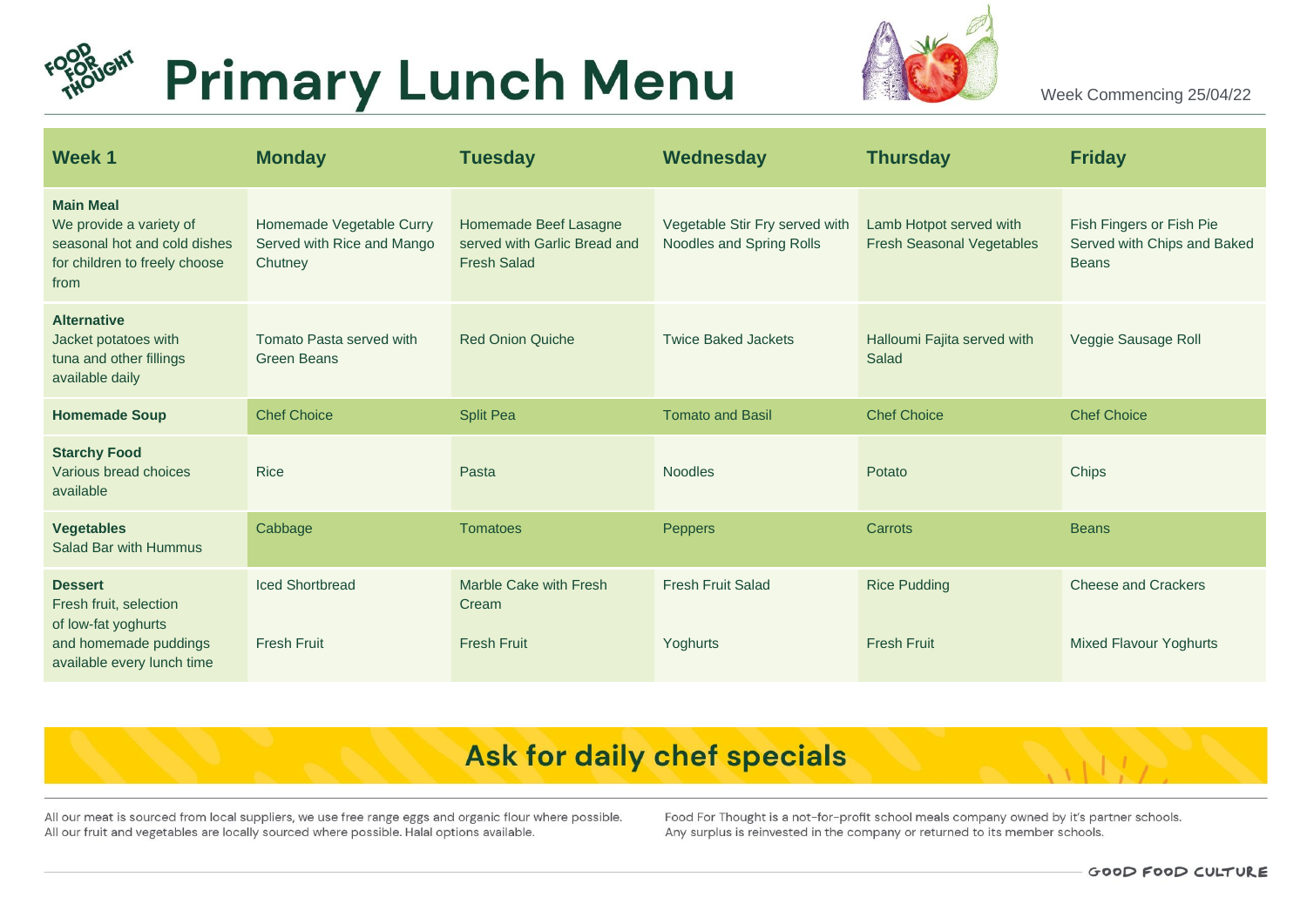



Week Commencing 02/05/22

| Week 2                                                                                                                 | <b>Monday</b>                                         | <b>Tuesday</b>                                                      | Wednesday                                                                                                       | <b>Thursday</b>                                                                                        | <b>Friday</b>                                                 |
|------------------------------------------------------------------------------------------------------------------------|-------------------------------------------------------|---------------------------------------------------------------------|-----------------------------------------------------------------------------------------------------------------|--------------------------------------------------------------------------------------------------------|---------------------------------------------------------------|
| <b>Main Meal</b><br>We provide a variety of<br>seasonal hot and cold dishes<br>for children to freely choose<br>from   | Homemade Pizza served with<br><b>Wedges and Beans</b> | Homemade Spanish Chicken<br>served with Rice and Corn on<br>the Cob | All Day Veggie Breakfast with<br>Veggie Sausage, Scrambled<br>Egg, Wholemeal Toast,<br>Mushrooms and Hash Brown | Ham Roast Dinner with<br><b>Cauliflower Cheese, Roasted</b><br>New Potatoes, Baby Carrots<br>and Gravy | Homemade Battered Fish<br>with Chips and Minted Mushy<br>Peas |
| <b>Alternative</b><br>Jacket potatoes with<br>tuna and other fillings<br>available daily                               | Pesto Pasta                                           | <b>Cherry Tomato Quiche</b>                                         | Veggie Mince Cottage Pie                                                                                        | Feta and Vegetable Pasta                                                                               | Veggie Sausage Roll                                           |
| <b>Homemade Soup</b>                                                                                                   | <b>Chef Choice</b>                                    | <b>Split Pea</b>                                                    | <b>Chinese Sweetcorn</b>                                                                                        | <b>Leek and Potato</b>                                                                                 | <b>Chef Choice</b>                                            |
| <b>Starchy Food</b><br>Various bread choices<br>available                                                              | Homemade Pizza Base                                   | <b>Rice</b>                                                         | <b>Wholemeal Toast</b>                                                                                          | <b>Roast Potato</b>                                                                                    | <b>Chips</b>                                                  |
| <b>Vegetables</b><br>Salad Bar with Hummus                                                                             | <b>Celery and Cabbage</b>                             | Peppers                                                             | <b>Mushrooms</b>                                                                                                | <b>Carrots and Broccoli</b>                                                                            | <b>Mushy Peas</b>                                             |
| <b>Dessert</b><br>Fresh fruit, selection<br>of low-fat yoghurts<br>and homemade puddings<br>available every lunch time | 'Chocolate' Fudge Cake<br><b>Fresh Fruit</b>          | Vanilla Cheesecake<br><b>Fresh Fruit</b>                            | <b>Fresh Fruit Salad</b><br>Yoghurts                                                                            | <b>Apple Flapjacks</b><br><b>Fresh Fruit</b>                                                           | <b>Cheese and Crackers</b><br><b>Mixed Flavour Yoghurts</b>   |

# Ask for daily chef specials

All our meat is sourced from local suppliers, we use free range eggs and organic flour where possible. All our fruit and vegetables are locally sourced where possible. Halal options available.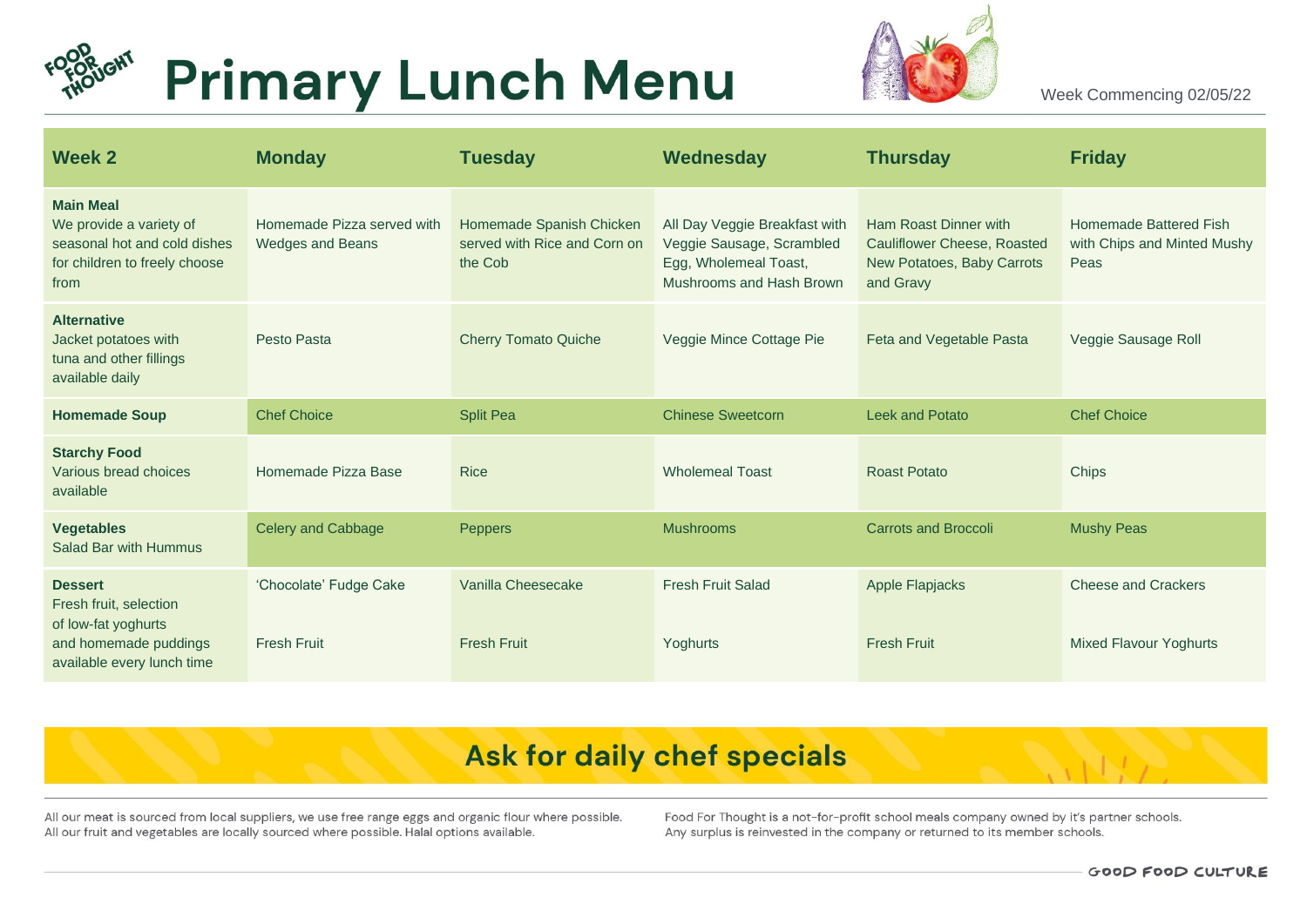



Week Commencing 09/05/22

| Week 3                                                                                                                 | <b>Monday</b>                                                            | <b>Tuesday</b>                                                                           | Wednesday                                                           | <b>Thursday</b>                                                 | <b>Friday</b>                                                    |
|------------------------------------------------------------------------------------------------------------------------|--------------------------------------------------------------------------|------------------------------------------------------------------------------------------|---------------------------------------------------------------------|-----------------------------------------------------------------|------------------------------------------------------------------|
| <b>Main Meal</b><br>We provide a variety of<br>seasonal hot and cold dishes<br>for children to freely choose<br>from   | Vegetarian Swedish<br>Meatballs served with<br>Spaghetti in Tomato Sauce | <b>Cumberland Sausage Slice</b><br>served with Homemade<br><b>Wedges and Brown Sauce</b> | Homemade Chicken Curry<br>served with Rice and Naan<br><b>Bread</b> | Spaghetti Bolognese served<br>with Homemade Garlic Bread<br>and | Fish Cake or Fish Fingers<br>and Chips served with Mushy<br>Peas |
| <b>Alternative</b><br>Jacket potatoes with<br>tuna and other fillings<br>available daily                               | <b>Cherry Tomato Quiche</b><br>served with Crisp Fresh Salad             | Tuna Pasta with Cucumber<br>and Red Onion                                                | <b>Veggie Sausage Toasties</b>                                      | <b>Twice Baked Jacket Potatoes</b>                              | Tandoori Salmon served with<br><b>Pitta Bread</b>                |
| <b>Homemade Soup</b>                                                                                                   | <b>Chef Choice</b>                                                       | <b>Leek and Potato</b>                                                                   | <b>Red pepper Soup</b>                                              | <b>Tomato and Basil</b>                                         | <b>Chef Choice</b>                                               |
| <b>Starchy Food</b><br>Various bread choices<br>available                                                              | Pasta                                                                    | <b>Homemade Wedges</b>                                                                   | <b>Wholemeal Rice</b>                                               | Spaghetti                                                       | Chips                                                            |
| <b>Vegetables</b><br>Salad Bar with Hummus                                                                             | <b>Tomatoes</b>                                                          | <b>Green Beans</b>                                                                       | Cabbage                                                             | Carrots                                                         | <b>Mushy Peas</b>                                                |
| <b>Dessert</b><br>Fresh fruit, selection<br>of low-fat yoghurts<br>and homemade puddings<br>available every lunch time | <b>Ginger Biscuits</b><br><b>Fresh Fruit</b>                             | <b>Fresh Fruit Trifle</b><br><b>Fresh Fruit</b>                                          | Sticky Toffee Pudding with<br>Double Cream<br>Yoghurts              | <b>Fresh Fruit Salad</b><br><b>Fresh Fruit</b>                  | <b>Cheese and Crackers</b><br><b>Mixed Flavour Yoghurts</b>      |

# Ask for daily chef specials

All our meat is sourced from local suppliers, we use free range eggs and organic flour where possible. All our fruit and vegetables are locally sourced where possible. Halal options available.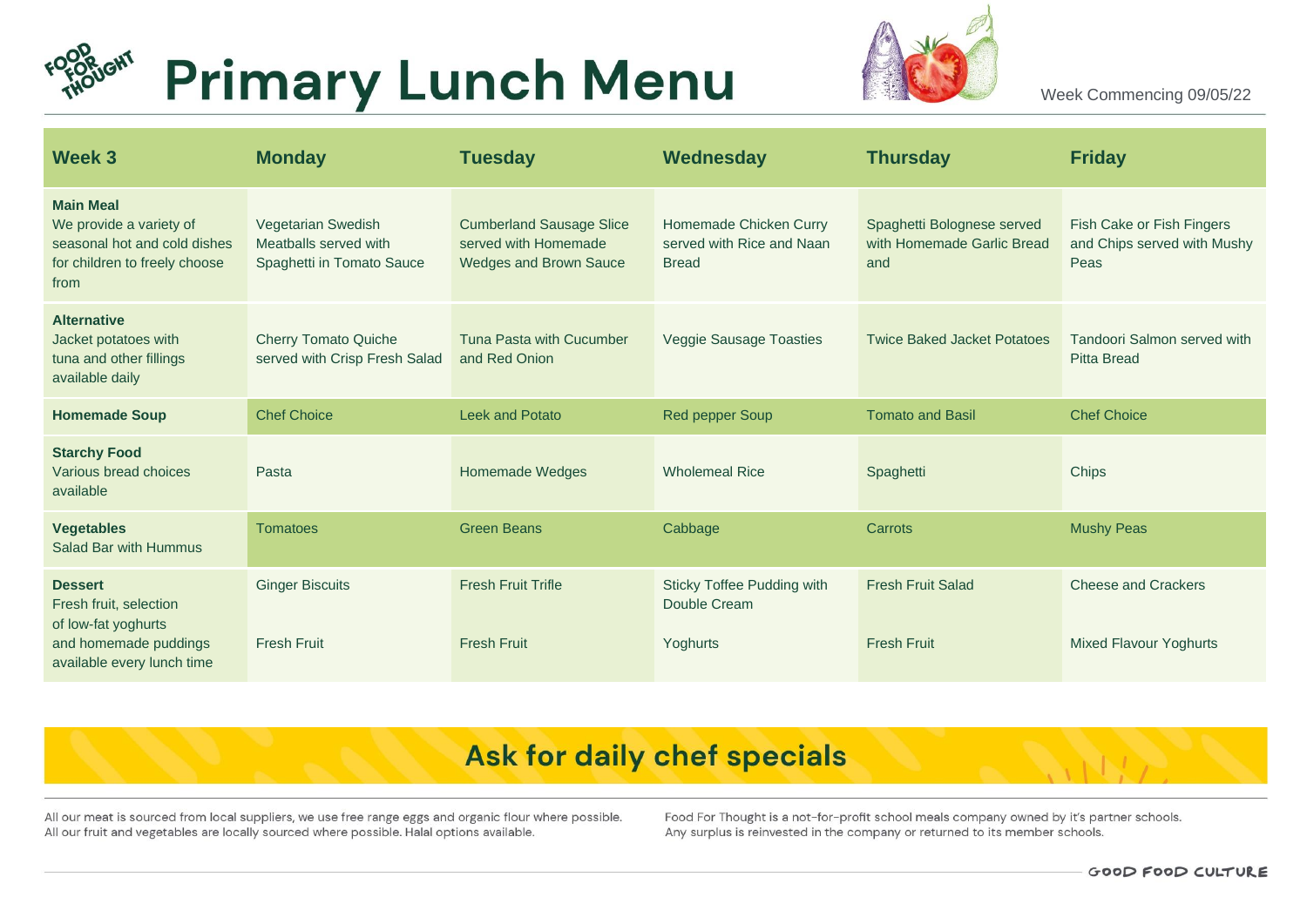



Week Commencing 16/05/22

| <b>Week 4</b>                                                                                                        | <b>Monday</b>                                                                                         | <b>Tuesday</b>                                                                                    | Wednesday                                                             | <b>Thursday</b>                                                                      | <b>Friday</b>                                               |
|----------------------------------------------------------------------------------------------------------------------|-------------------------------------------------------------------------------------------------------|---------------------------------------------------------------------------------------------------|-----------------------------------------------------------------------|--------------------------------------------------------------------------------------|-------------------------------------------------------------|
| <b>Main Meal</b><br>We provide a variety of<br>seasonal hot and cold dishes<br>for children to freely choose<br>from | Homemade Pizza with<br><b>Wholemeal Pizza Base</b><br>served with Homemade<br><b>Wedges and Salad</b> | <b>Chicken Roast Dinner with</b><br>Roast Potatoes, Stuffing,<br>Seasonal Vegetables and<br>Gravy | Homemade Tomato and Basil<br>Pasta served with Crusty<br><b>Bread</b> | Homemade Sausage and<br><b>Mashed Potato with Onion</b><br>Gravy, Peas and Sweetcorn | Fish Fingers with Chips and<br><b>Baked Beans</b>           |
| <b>Alternative</b><br>Jacket potatoes with<br>tuna and other fillings<br>available daily                             | Asian Noodles                                                                                         | <b>Vegetable Fried Rice</b>                                                                       | Salmon Fish Pie                                                       | <b>Cheese and Tomato Toasties</b>                                                    | Veggie Sausage Roll                                         |
| <b>Homemade Soup</b>                                                                                                 | <b>Carrot and Coriander</b>                                                                           | <b>Tomato and Basil</b>                                                                           | <b>Red pepper Soup</b>                                                | <b>Chef Choice</b>                                                                   | <b>Chef Choice</b>                                          |
| <b>Starchy Food</b><br>Various bread choices<br>available                                                            | Pizza Base                                                                                            | <b>Roast Potato</b>                                                                               | Pasta                                                                 | <b>Mashed Potato</b>                                                                 | Chips                                                       |
| <b>Vegetables</b><br>Salad Bar with Hummus                                                                           | <b>Tomatoes</b>                                                                                       | Seasonal Vegetables                                                                               | <b>Broccoli</b>                                                       | Carrots                                                                              | <b>Baked Beans</b>                                          |
| <b>Dessert</b><br>Fresh fruit, selection<br>of low-fat yoghurts<br>and homemade puddings                             | <b>Fresh Fruit Salad</b><br><b>Fresh Fruit</b>                                                        | <b>Cherry Bakewell Slice served</b><br>with Custard<br><b>Fresh Fruit</b>                         | <b>Carrot Cake</b><br>Yoghurts                                        | <b>Fresh Fruit Jelly</b><br><b>Fresh Fruit</b>                                       | <b>Cheese and Crackers</b><br><b>Mixed Flavour Yoghurts</b> |
| available every lunch time                                                                                           |                                                                                                       |                                                                                                   |                                                                       |                                                                                      |                                                             |

# Ask for daily chef specials

All our meat is sourced from local suppliers, we use free range eggs and organic flour where possible. All our fruit and vegetables are locally sourced where possible. Halal options available.